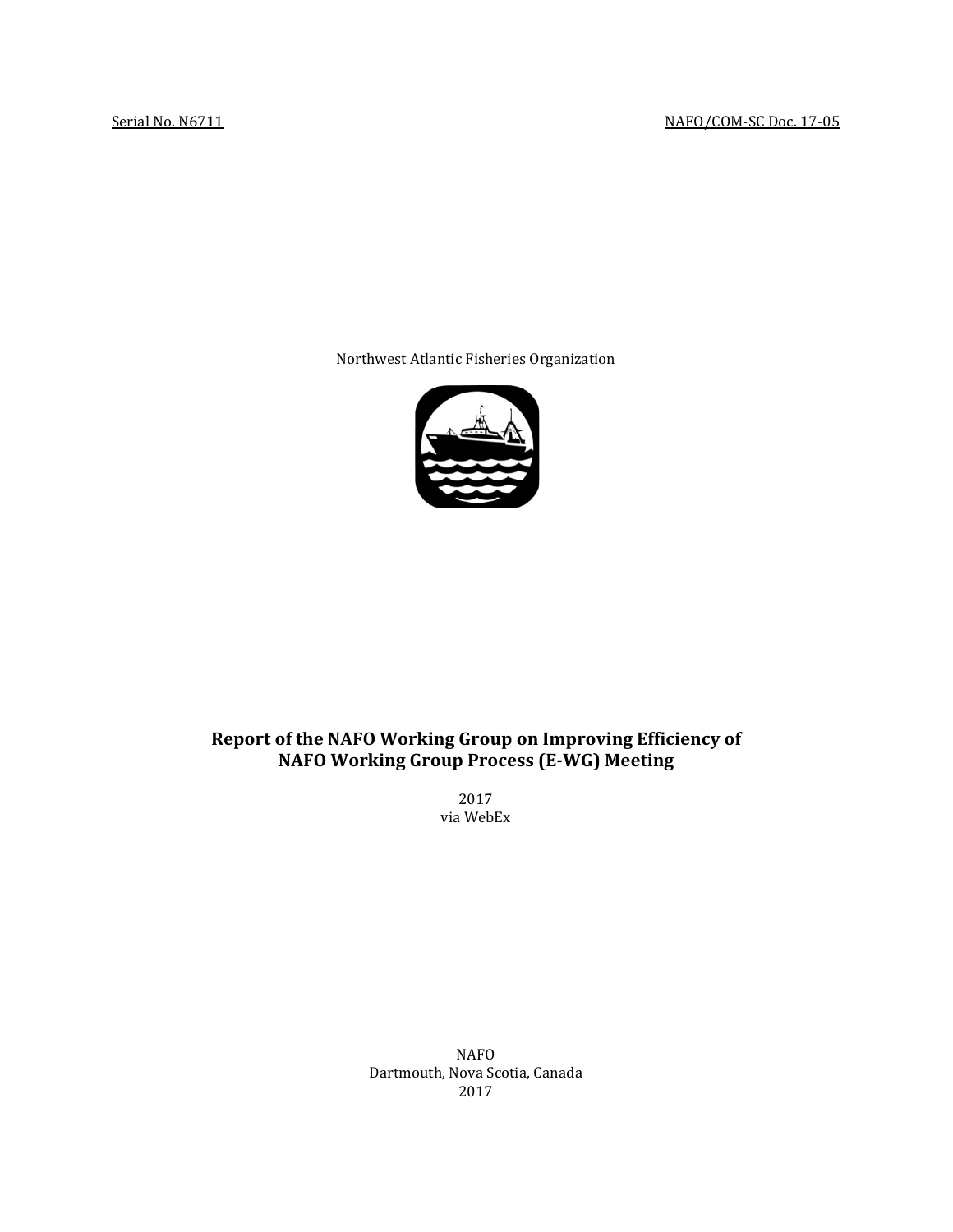# **Report of the NAFO Working Group on Improving Efficiency of NAFO Working Group Process (E-WG) Meeting**

## 2017 via WebEx

|                                                                                                | $\overline{\phantom{a}}$ |
|------------------------------------------------------------------------------------------------|--------------------------|
| 2.                                                                                             | 3                        |
|                                                                                                | 3                        |
| Review schedule for upcoming Joint COM-SC Working Groups for 2017 (FC-SC WP 17-01 Rev. 2).     | $\overline{\phantom{a}}$ |
| 5. Review feedback received from Working Group meetings and the STACTIC Intersessional meeting |                          |
| 6. Identify mechanisms to improve efficiencies, maximize meeting opportunities and share best  | $\overline{4}$           |
|                                                                                                | 4                        |
|                                                                                                | $\overline{5}$           |
|                                                                                                | 5                        |
|                                                                                                | -6                       |
|                                                                                                | 7                        |
|                                                                                                |                          |

ŵ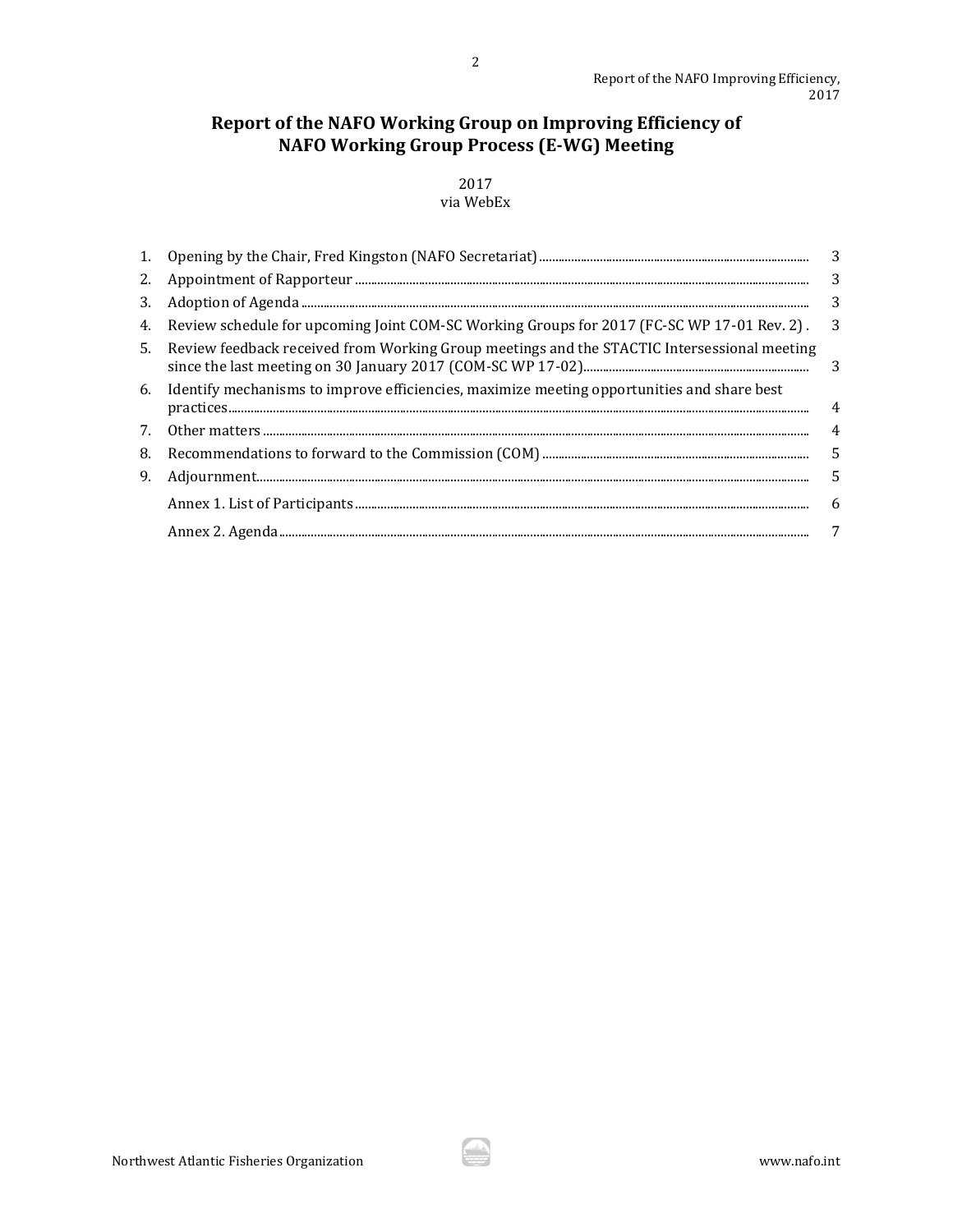## <span id="page-2-0"></span>**Report of the NAFO Working Group on Improving Efficiency of NAFO Working Group Process (E-WG) Meeting**

2017

via WebEx

## **1. Opening by the Chair, Fred Kingston (NAFO Secretariat)**

The meeting of the Working Group on Improving Efficiency of NAFO Working Group Process (E-WG) was opened on 28 June 2017 at 09:00 hours (Atlantic Daylight Time) via WebEx. The NAFO Executive Secretary and meeting Chair, Fred Kingston, welcomed all delegates to the meeting (Annex 1).

## <span id="page-2-1"></span>**2. Appointment of Rapporteur**

The NAFO Secretariat was appointed rapporteur.

## <span id="page-2-2"></span>**3. Adoption of Agenda**

The agenda was adopted as circulated (Annex 2).

## <span id="page-2-3"></span>**4. Review schedule for upcoming Joint COM-SC Working Groups for 2017 (FC-SC WP 17-01 Rev. 2)**

The Executive Secretary briefly provided an overview of the revised Working Paper, noting that, except for an envisaged meeting of the *Ad hoc* virtual NAFO Website Re-design Working Group: Phase II – Data Classification, all the Working Group meetings for this year have now been scheduled.

## <span id="page-2-4"></span>**5. Review feedback received from Working Group meetings and the STACTIC Intersessional meeting since the last meeting on 30 January 2017 (COM-SC WP 17-02)**

The Working Group briefly reviewed the feedback received from three (3) NAFO subsidiary bodies that met since the last E-WG meeting in January 2017. The discussion at these subsidiary bodies' meetings focused on the recommendations of the previous E-WG meeting, namely:

- *The possibility of allocating two-week time period(s) annually to schedule proposed Working Groups meetings; and*
- *The development of a clear communication mechanism amongst NAFO's subsidiary bodies to allow improved collaboration between them intersessionally.*

The participants at all three meetings expressed some support for the first recommendation. It was noted that the allocation of two-week time periods should not in any way preclude scheduling meetings outside these periods. It was also suggested that the Secretariat should prepare at every Annual Meeting a proposed meeting calendar indicating possible two-week time periods for the proceeding NAFO year.

Concerning the second recommendation regarding a clearer communication mechanism amongst NAFO subsidiary bodies, the participants at the meetings considered that this was desirable, but more reflection was needed to determine how to do this. In this context, one of the meeting reports stated that an option could be to revise the terms of reference of the various Working Groups and STACTIC to allow the respective Chairs to openly communicate amongst themselves. The Chair of the Scientific Council added that it was useful for her and another member of the Scientific Council to attend the recent meeting of the STACTIC Observer Program Review Working Group to discuss how the Scientific Council could provide input into potential changes to the NAFO observer program that could improve the use of fishery observer data for scientific purposes.

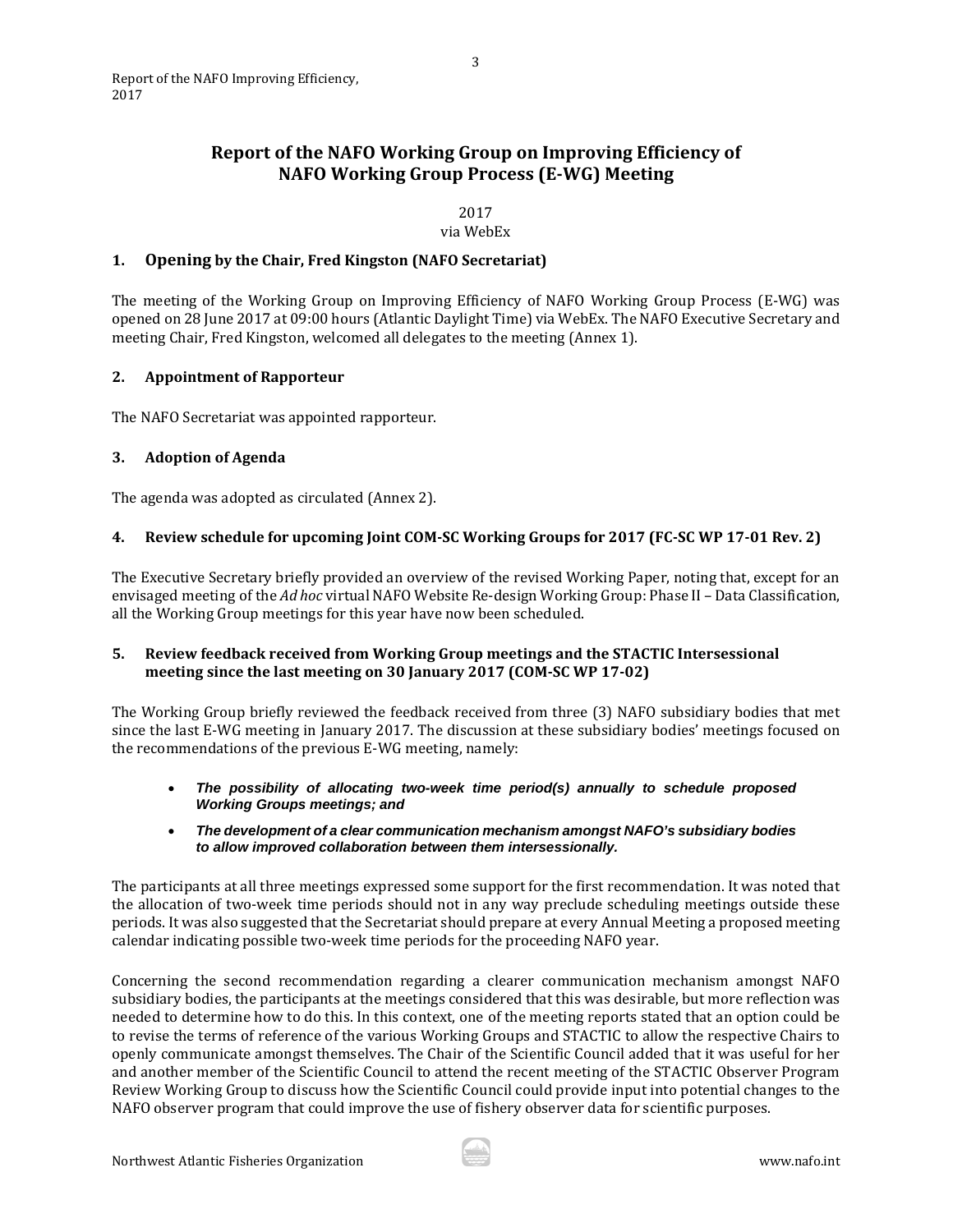### <span id="page-3-0"></span>**6. Identify mechanisms to improve efficiencies, maximize meeting opportunities and share best practices**

Concerning the allocation of a number of two-week time periods, the E-WG considered the allocation of three (3) two-week periods, namely a two-week period around the end of February and the beginning of March; another two-week period around the end of April and the beginning of May, which would include the week for the traditional STACTIC intersessional meeting; and a final two-week period that would alternate annually between the last two full weeks of July and the last two full weeks of August. A July or August period would be required because (at least) the WG-EAFFM should be scheduled after the June SC meeting to take account any advice coming out from that meeting. It would alternate each year between the July and August dates to try to accommodate somewhat the conflicting traditional summer vacation months of a number of CPs. These twoweek periods would not require meetings of NAFO subsidiary bodies to meet during those dates nor would they preclude the scheduling of meetings of NAFO subsidiary bodies outside those dates. The Secretariat could propose the specific periods for the upcoming NAFO year at each Annual Meeting for consideration by CPs. If this proposal is acceptable, and once specific periods are proposed, it would also be useful if CPs could check their respective holiday schedules, as well as the known meeting schedules of other RFMOs, to determine during the Annual Meeting whether there are any conflicts and, if so, whether the proposed meeting periods can be adjusted.

Concerning the development of a clear communication mechanism amongst NAFO's subsidiary bodies, the E-WG considered that Rule 5.1 of the Commission's Rules of Procedures, which basically is the terms of reference for STACTIC, be amended to add a provision allowing STACTIC intersessionally to receive input from, or provide input to, the Scientific Council and/or any other NAFO subsidiary body, without having to go formally through the Commission. Since the Chair of STACTIC was unable to attend this meeting, the Secretariat offered to contact the Chair to see whether this proposal could address STACTIC's communication concerns [Subsequent to the meeting, the Secretariat contacted the Chair of STACTIC on this matter. The Chair, in principle, agreed with this proposal and it was agreed that the Secretariat, in consultation with the Chair of STACTIC, will present a proposal to STACTIC at the next Annual Meeting.] It was also mentioned that the respective terms of reference of all the Working Groups may need to be slightly amended to ensure such intercommunication.

The E-WG also briefly discussed whether CPs should consider reducing the number of Working Groups. In particular, it was mentioned that the remaining outstanding matters within the purview of the WG-CR or the WG-BDS could be subsumed under the other Working groups and their respective terms of reference of the remaining Working Groups could be amended accordingly.

The Chair of the WG-EAFFM raised concerns about the timely reporting of NAFO meetings this year. He mentioned in particular the long delay in producing the WG-ESA meeting report, which only was finalized just before the June SC meeting, that made it difficult for him, as co-Chair, to develop the agenda for his working group meeting. He recognized that this year there has been a lot of meetings to address the Greenland halibut issue, in particular for members of the SC, which has meant that there may not have been enough time between these meetings to produce final reports (and there was not enough time during these meetings to do the report at the meeting itself). However, he asked whether draft reports could be distributed more widely to alert CPs earlier about what had been discussed at these respective meetings.

## <span id="page-3-1"></span>**7. Other matters**

No other matters were raised.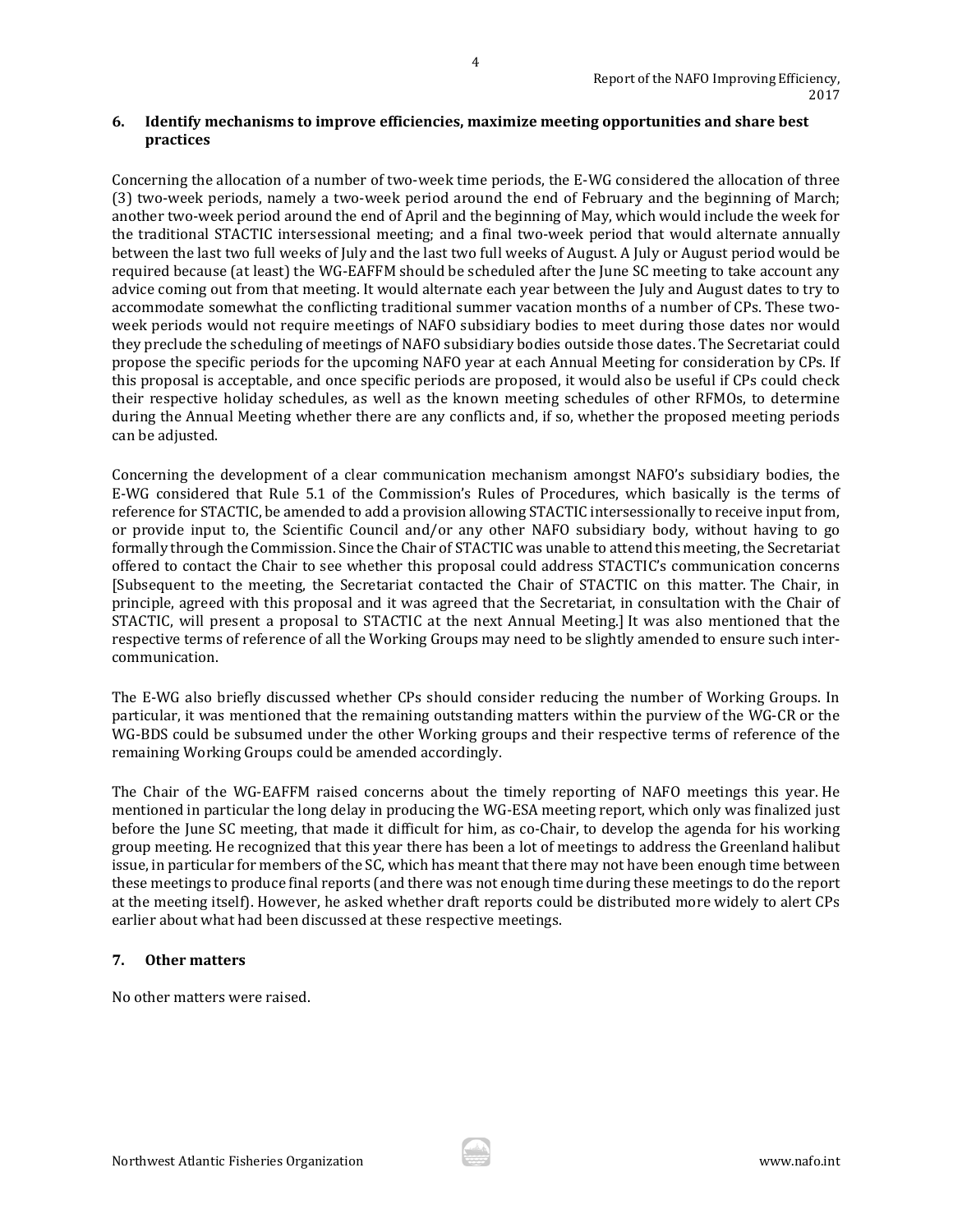Report of the NAFO Improving Efficiency, 2017

#### <span id="page-4-0"></span>**8. Recommendations to forward to the Commission (COM)**

The Working Group on Improving Efficiency of NAFO Working Group Process **recommends** the following:

- **Three (3) two-week periods be set aside every year for possible NAFO intersessional meetings, namely:**
	- o **a two-week period around the end of February and the beginning of March;**
	- o **another two-week period around the end of April and the beginning of May, which would include the week for the traditional STACTIC intersessional meeting; and**
	- o **a final two-week period that would alternate annually between the last two full weeks of July and the last two full weeks of August.**

**These two-week periods would not require meetings of NAFO subsidiary bodies to meet during those dates nor would they preclude the scheduling of meetings of NAFO subsidiary bodies outside those dates.**

- **For the 2017-2018 NAFO year, the Working Group proposes the following periods, be considered for NAFO intersessional meetings:** 
	- o **26 February to 9 March 2018;**
	- o **30 April to 11 May 2018; and**
	- o **13 to 24 August 2018**
- **Rule 5.1 of the NAFO Rules of Procedures: Commission be amended to add a provision allowing STACTIC intersessionally to receive input from, or provide input to, the Scientific Council and/or any other NAFO subsidiary body, without having to go formally through the Commission.**

**The Secretariat, in consultation with the Chair of STACTIC, will present a proposal to STACTIC at the next Annual Meeting.**

• **The Working Group on Improving Efficiency of NAFO Working Group Process continue its work for the 2017-2018 NAFO year under the same Terms of Reference.**

#### <span id="page-4-1"></span>**9. Adjournment**

The meeting adjourned at 09:45 hours (Atlantic Daylight Time).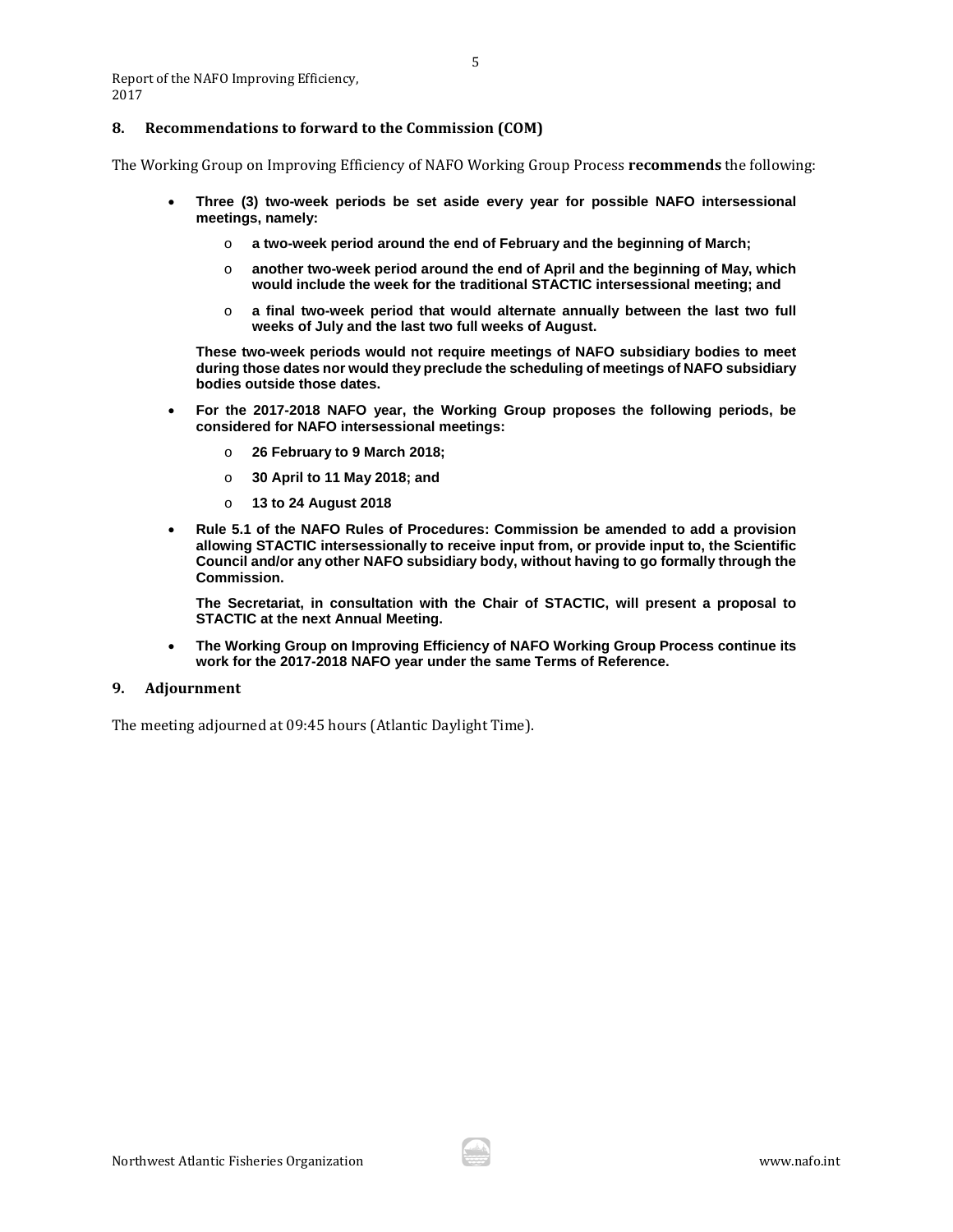## **Annex 1. List of Participants**

## **VICE-CHAIR OF THE COMMISSION**

<span id="page-5-0"></span>Tairov, Temur. Representative of the Federal Agency for Fisheries of the Russian Federation in Canada, 47 Windstone Close, Bedford, Nova Scotia, B4A 4L4 Tel: +1 902 405 0655 – Email[: temurtairov@mail.ru](mailto:temurtairov@mail.ru)

#### **CHAIR OF THE SCIENTIFIC COUNCIL**

Sosebee, Katherine. Science Advisor, Northeast Fisheries Science Center, National Marine Fisheries Service, 166 Water St., Woods Hole, MA 02543-1026, USA Tel: +1 508 495 2372 – Email[: katherine.sosebee@noaa.gov](mailto:katherine.sosebee@noaa.gov)

## **CO-CHAIR OF THE WG-EAFFM**

Day, Robert. International Fisheries Management and Bilateral Relation, Fisheries and Oceans Canada, 200 Kent St., Ottawa, ON K1A0E6 Tel: +1 613 991 6135 – Email[: robert.day@dfo-mpo.gc.ca](mailto:robert.day@dfo-mpo.gc.ca)

#### **CO-CHAIR OF THE WG-RBMS**

Hvingel, Carsten. Institute of Marine Research, Head of Research Group, PO Box 1870 Nordnes, 5817 Bergen, Norway

Tel: +47 95 98 05 65 – Email[: carsten.hvingel@imr.no](mailto:carsten.hvingel@imr.no)

## **DENMARK (IN RESPECT OF FAROE ISLANDS AND GREENLAND)**

Hansen, Jóannes Vitalis. Head of Delegation, Ministry of Foreign Affairs and Trade, Tinganes, FO-100 Tórshavn, Faroe Islands

Tel: +298 (556) 142 – Email[: JoannesV@uvmr.fo](mailto:JoannesV@uvmr.fo)

Rasmussen, Elisabeth Fransiska. Ministry of Foreign Affairs and Trade, Tinganes, FO-100 Tórshavn, Faroe Islands

Tel: +298 (556) 142 – Email[: elisabethr@uvmr.fo](mailto:elisabethr@uvmr.fo)

#### **NAFO SECRETARIAT**

2 Morris Dr., Suite 100, Dartmouth, NS – Tel: +1 (902) 468-5590 Kingston, Fred. Executive Secretary – Email: [fkingston@nafo.int](mailto:fkingston@nafo.int) Goodick, Stan. Deputy Executive Secretary - Email: [sgoodick@nafo.int](mailto:sgoodick@nafo.int)

Federizon, Ricardo. Senior Fisheries Management Coordinator - Email: [rfederizon@nafo.int](mailto:rfederizon@nafo.int)

LeFort, Lisa. Executive Assistant – Email[: llefort@nafo.int](mailto:llefort@nafo.int)